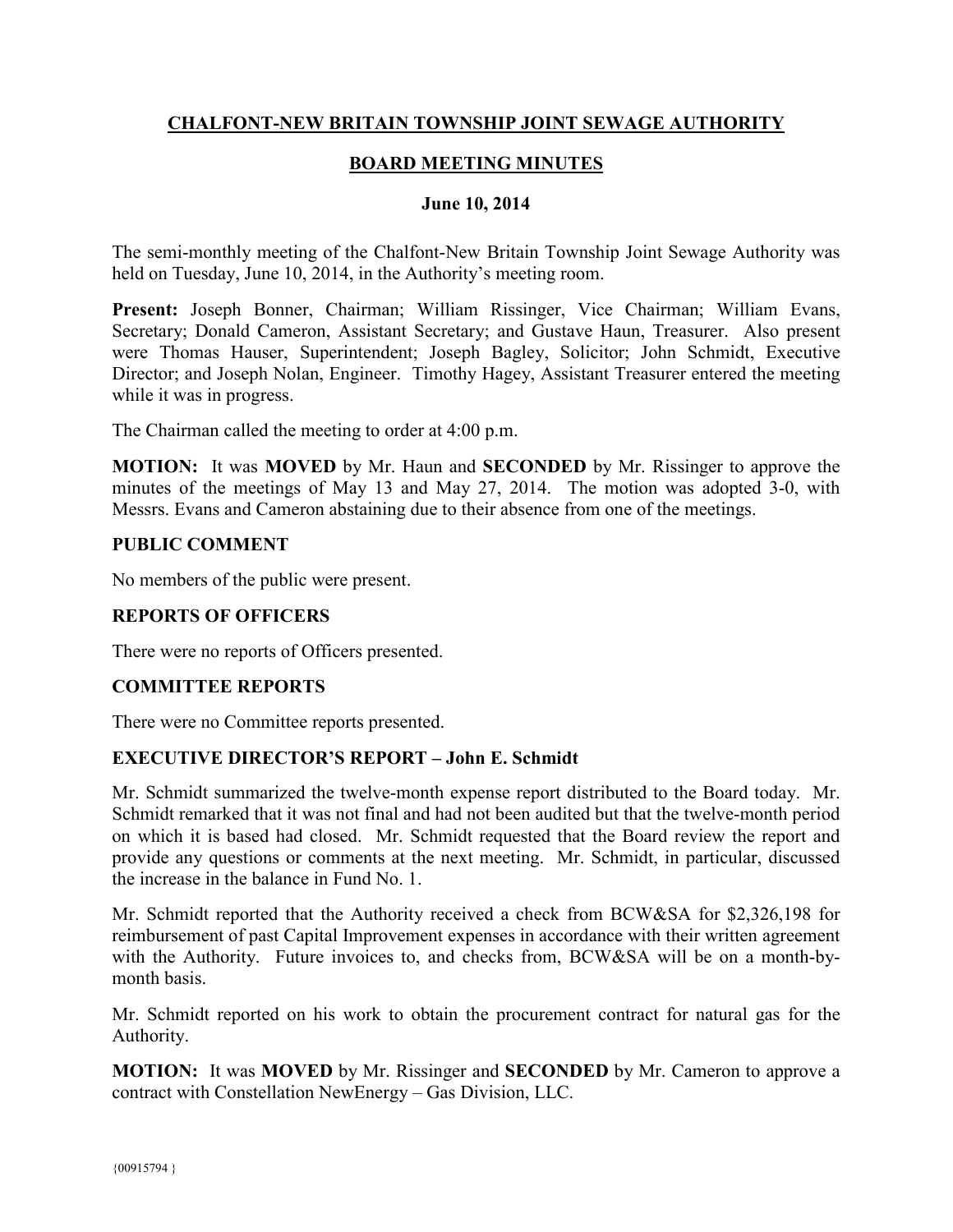A consensus of the Board was reached to allow Mr. Schmidt to select among the options presented for the term and price of the Contract which is in the best interests of the Authority and with any changes to the Agreement negotiated by the Solicitor.

Mr. Schmidt presented a Developer's Agreement for the Pine Valley Crossing subdivision to the Board for approval.

**MOTION:** It was **MOVED** by Mr. Haun and **SECONDED** by Mr. Cameron to approve the Developer's Agreement for Pine Valley Crossing. The motion was unanimously adopted.

Mr. Schmidt reported that the PMAA Conference will take place during the fourth week in August.

Mr. Hagey entered the meeting at approximately 4:25 p.m.

Mr. Schmidt reported that a dental insurance quote has been received from Guardian which was higher than the existing quote from Met Life with a 4% increase.

Mr. Schmidt reported that the meeting with representatives of New Britain Township is currently scheduled for Monday, July 7 at 9:00 a.m.

## **ENGINEER'S REPORT – Joseph Nolan, P. E.**

Mr. Nolan present Requisition No. 138 for Capital Expenditures in the amount of \$1,032.80 for computer software and he recommended approval.

**MOTION:** It was **MOVED** by Mr. Haun and **SECONDE**D by Mr. Evans to approve Requisition No. 138. The Motion was unanimously adopted.

Mr. Nolan next presented Requisition No. 181 for Capital Improvements in the amount of \$118,376.17 representing ongoing construction and Phase III design and permitting. Mr. Nolan recommended approval.

**MOTION:** It was **MOVED** by Mr. Evans and **SECONDED** by Mr. Cameron to approve Requisition No. 181 in the amount of \$118,376.17. The Motion was unanimously adopted.

Mr. Nolan reported on the progress of construction. A payment was made to the General Contractor in Requisition No. 181. The end date for the Electrical Contractor is July 18. DEP will be notified that the official start date for the new process was June 2. We are also preparing the "Project Completion Certificate" required by DEP. DEP needs to inspect and then provide a letter to the Authority certifying to the work completed.

With regard to Phase III, Doylestown Township granted the request for a land development waiver with some conditions, one of which involved the removal of debris at the rear of the Authority's property.

## **SOLICITOR'S REPORT – Joseph Bagley, Esquire**

Mr. Bagley had nothing to report.